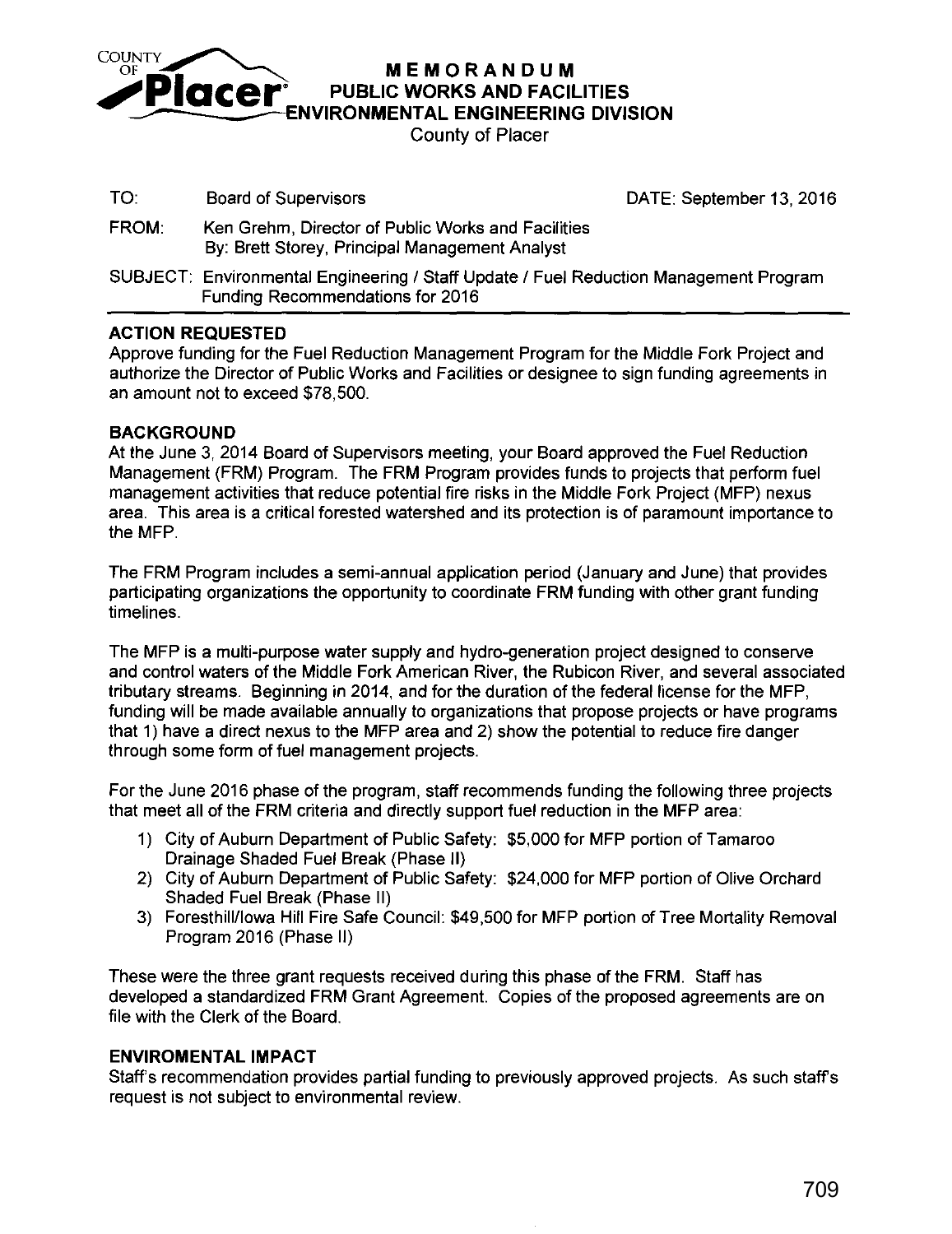#### **FISCAL IMPACT**

Funding for MFP nexus projects is available in Capital Project 04996 - Middle Fork Project for FY 2016-17. Staff anticipated funding projects totaling a not to exceed amount of \$200,000 for 2016. This request of \$78,500 brings the total amount for 2016 to \$177,500. The remaining funds are rolled over into the existing account and can be used for future year projects. Funding for these requests is provided pursuant to the Middle Fork Project Memorandum of Agreement with Placer County Water Agency.

#### **ATTACHMENTS**

Fuel Reduction Management Program Recommendations for 2016 (Phase II)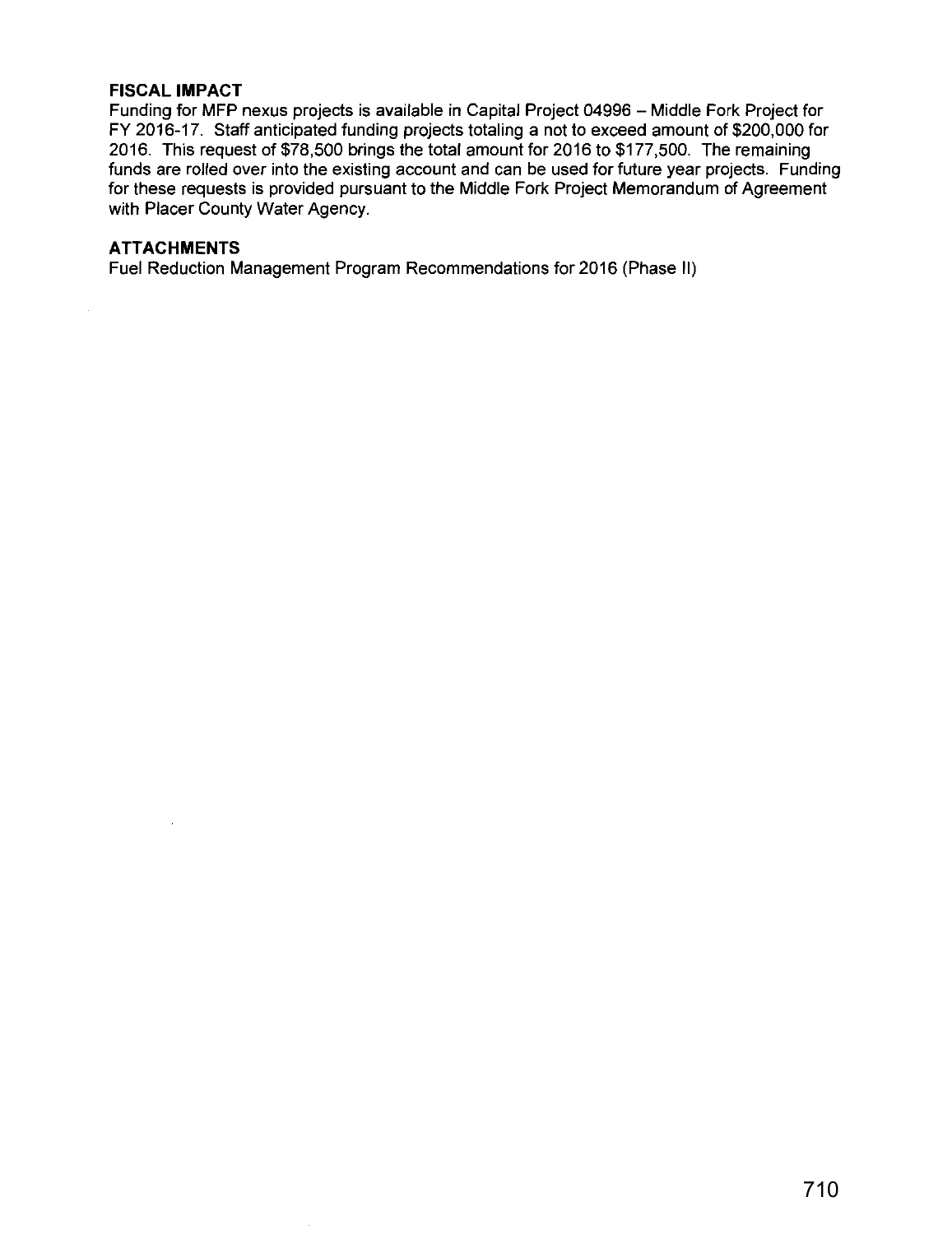

## **Fuel Reduction Management Program Recommendations for 2016 (Phase 11)**

**Background:** The Placer County Board of Supervisors adopted the Fuel Reduction Management (FRM) Program in 2014 to implement a program that funds projects that perform fuel management activities that support a reduction in potential fire in the Middle Fork Project (MFP) nexus area. The funding available is pursuant to the Middle Fork Project Memorandum of Agreement with Placer County Water Agency and based upon a nexus to the MFP area.

**Process:** The BOS Adopted FRM program allows for the application period to be twice annually; once in January and one in June. Three applications were received by two organizations and were reviewed by a joint County/PCWA staff panel and the following recommendations for projects have been proposed.

**Individual Projects Recommendations:** The following projects were reviewed by staff to meet all FRM program qualifications and are recommended for funding in the FRM Program. Staff is recommending a total of \$78,500 in funding to the Placer County Board of Supervisors.

**Individual Projects declined:** There were no applications declined during this final phase of 2016.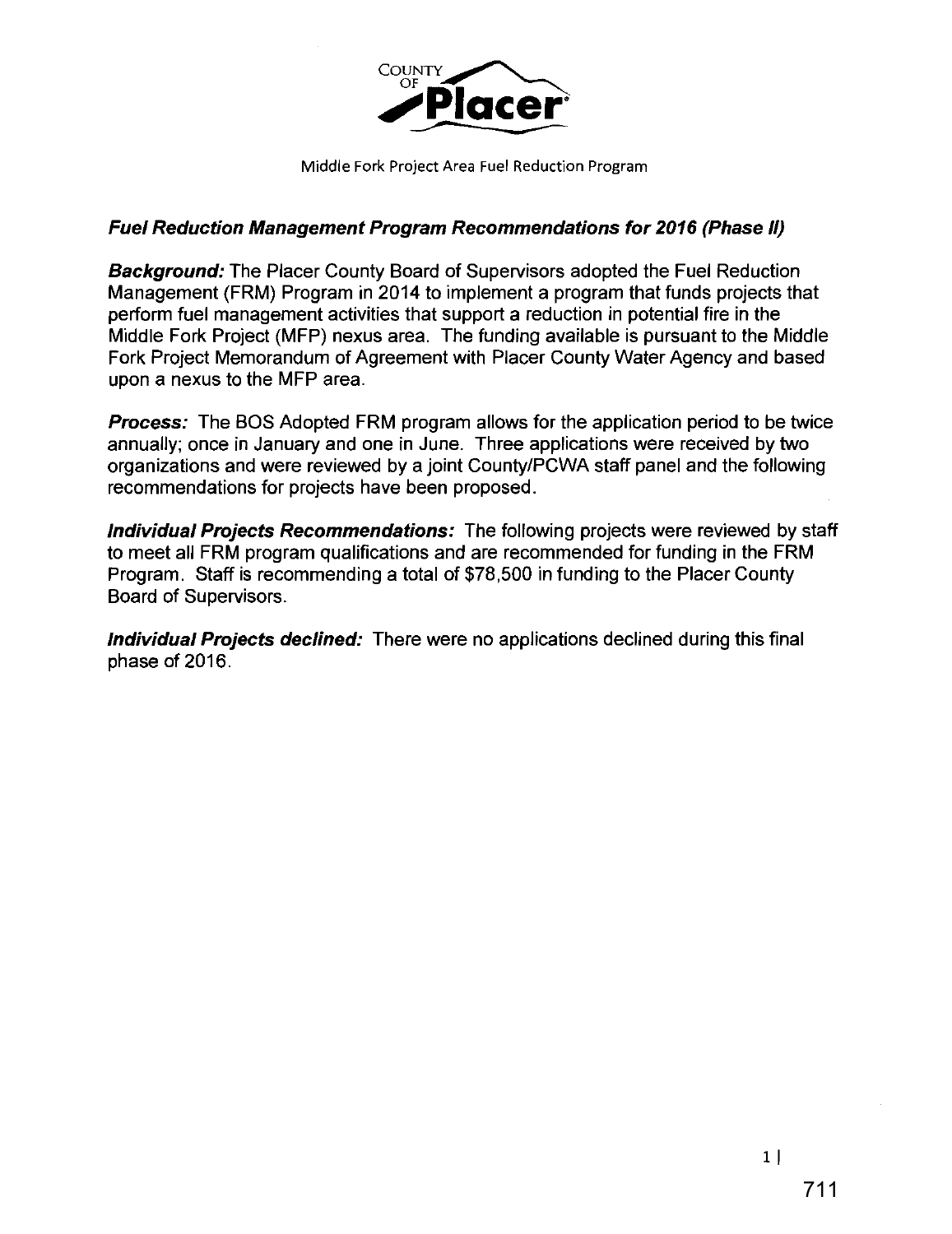

Middle Fork Project Area Fuel Reduction Program

# **Project Recommendation #1**

Title: American River Canyon Shaded Fuel Break- Tamaroa Drainage Shaded Fuel Break (Phase II) Applicant: City of Auburn Department of Public Safety County Plan project references: 1) Western Slope Placer County Community Wildfire Protection Plan (CWPP), 2) DMA 2000 Local Hazard Mitigation Plan (FEMA approved), and 3) the Greater Auburn Area Fire Safe Council (GAAFSC) Strategic Plan.

Total Project Cost: \$21,350 Application agency contribution: \$16,350 Request of funds: \$5,000

## **Recommendation of funds: \$5,000 (maximum amount allowed 40% of total project)**

Summary of Project: The objective of the American River Canyon Shaded Fuel Break proposed project is to provide a means of protection to the Auburn community from the disaster of wildfire, preserve our natural and cultural resources, enhance our watershed, support wildlife habitat, and maintain recreational opportunities to the pristine American River and Auburn State Recreation Area. The Phase II project area will encompass approximately 4 acres where maintenance treatment will be applied.

This project is crucial to reduce destruction from wildfire and is critical to the watershed. These areas are located in drainages known as "chutes" or "chimneys"; very steep V shaped canyons with massive fuel loads of natural vegetation when during a wildfire will burn with fierce intensity and cause major destruction to any structures as well as the land itself. Fire professionals are extremely concerned when any wildfire occurs in drainages because fuels burn extremely rapid, there is limited success in fire suppression efforts because of terrain, and such areas are an extreme safety concern for firefighting personnel and surrounding development due to intense fire behavior. The 2012 Robbers Fire, the 2013 American Fire in the upper American River Watershed System, and the recent Trailhead Fire all encountered intense fire behavior in such drainages.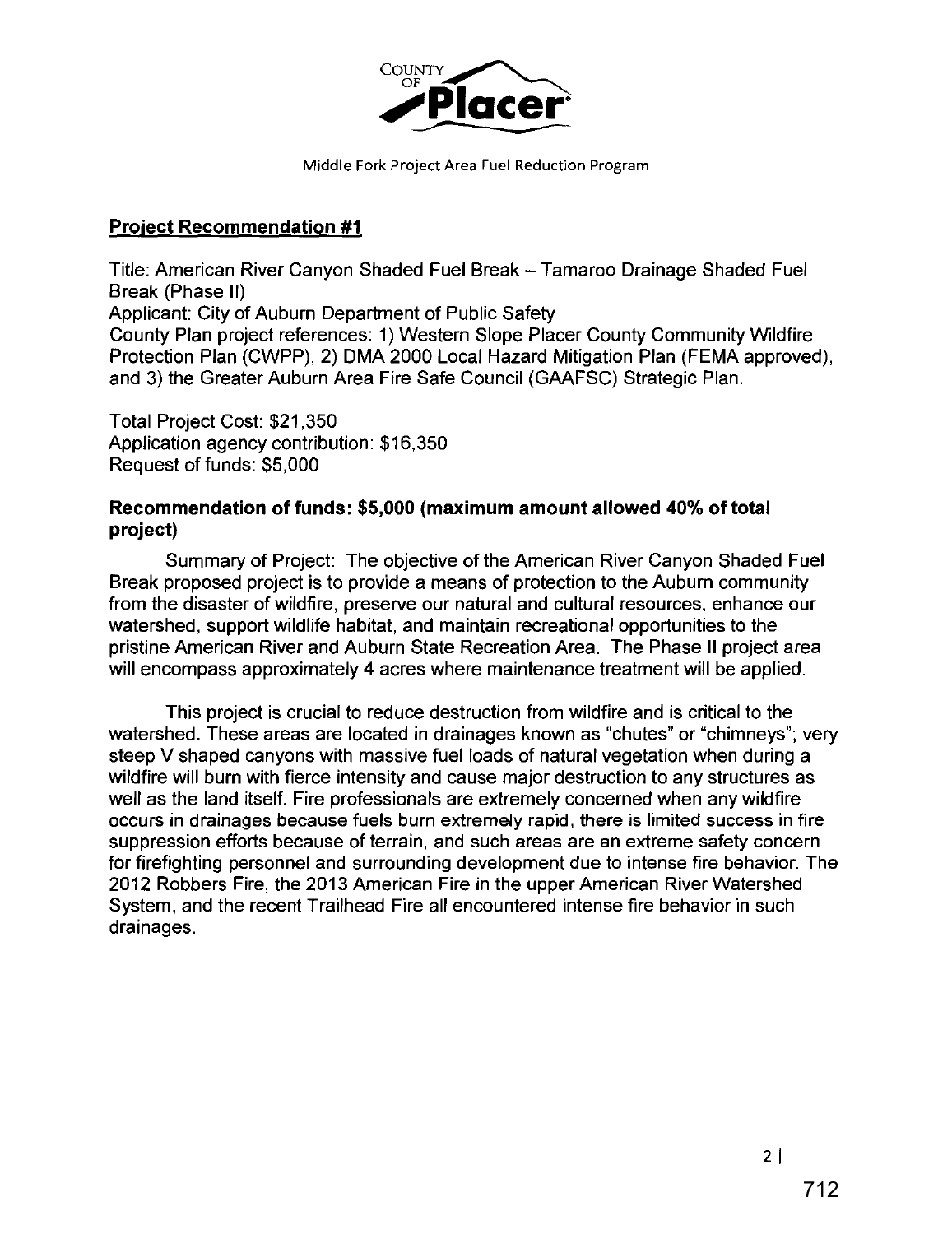

# **Project Recommendation #2**

Title: American River Canyon Shaded Fuel Break- Olive Orchard (Phase II) Applicant: City of Auburn Department of Public Safety County Plan project references: 1) Western Slope Placer County Community Wildfire Protection Plan (CWPP), 2) DMA 2000 Local Hazard Mitigation Plan (FEMA approved), and 3) the Greater Auburn Area Fire Safe Council (GAAFSC) Strategic Plan.

Total Project Cost: \$127,730 Application agency contribution: \$103,730 Request of funds: \$24,000

# **Recommendation of funds: \$24,000 (maximum amount allowed 40% of total project)**

Summary of Project: The objective of the American River Canyon Shaded Fuel Break proposed project is to provide a means of protection to the Auburn community from the disaster of wildfire, preserve our natural and cultural resources, enhance our watershed, support wildlife habitat, and maintain recreational opportunities to the pristine American River and Auburn State Recreation Area. Phase II of the project area will encompass approximately 7 additional acres, as well as maintenance to the previously treated 10 acres, where treatment will be applied using Cal Fire hand crews and a contracted chipping vendor with the type of equipment that is appropriate for the terrain.

This project is crucial to reduce destruction from wildfire and is critical to the watershed. These areas are located in drainages known as "chutes" or "chimneys"; very steep V shaped canyons with massive fuel loads of natural vegetation when during a wildfire will burn with fierce intensity and cause major destruction to any structures as well as the land itself. Fire professionals are extremely concerned when any wildfire occurs in drainages because fuels burn extremely rapid, there is limited success in fire suppression efforts because of terrain, and such areas are an extreme safety concern for firefighting personnel and surrounding development due to intense fire behavior. The 2012 Robbers Fire, the 2013 American Fire, the 2014 King Fire in the upper American River Watershed System, and the recent Trailhead Fire experienced intense fire behavior in such drainages.